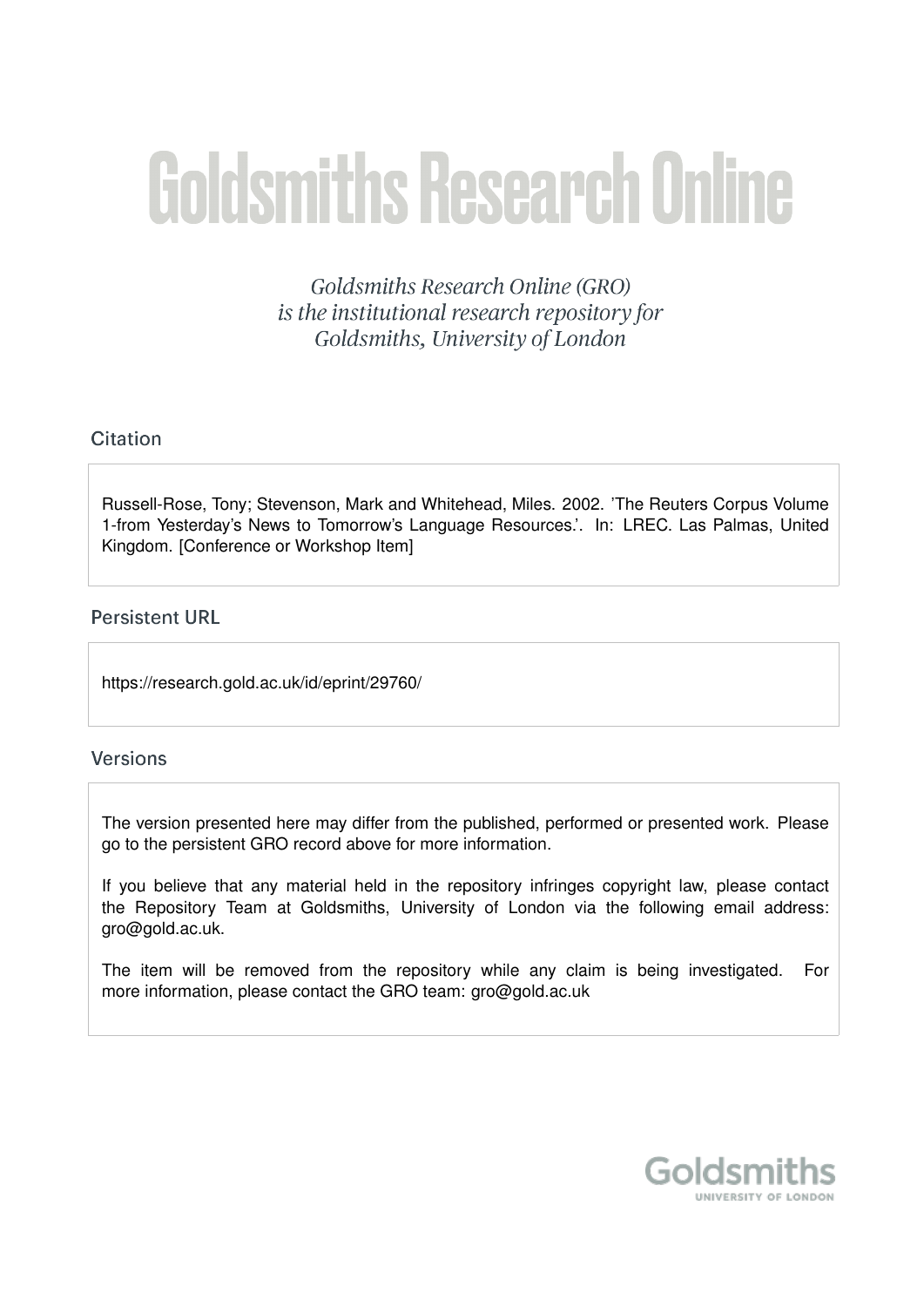# **The Reuters Corpus Volume 1 -**

# **from Yesterday's News to Tomorrow's Language Resources**

# **Tony Rose, Mark Stevenson, Miles Whitehead**

 Technology Innovation Group Reuters Limited, 85 Fleet Street, London EC4P 4AJ {tony.rose, mark.stevenson, miles.whitehead}@reuters.com

#### **Abstract**

Reuters, the global information, news and technology group, has for the first time made available free of charge, large quantities of archived Reuters news stories for use by research communities around the world. The Reuters Corpus Volume 1 (RCV1) includes over 800,000 news stories - typical of the annual English language news output of Reuters. This paper describes the origins of RCV1, the motivations behind its creation, and how it differs from previous corpora. In addition we discuss the system of category coding, whereby each story is annotated for topic, region and industry sector. We also discuss the process by which these codes were applied. and examine the issues involved in maintaining quality and consistency of coding in an operational, commercial environment.

## **1. Introduction**

Reuters is a leading global provider of financial information, news and technology to financial institutions, the media, businesses and individuals. It is also the world's largest international text and television news agency, with over 2,000 journalists, photographers and camera operators in 190 bureau, serving 151 countries. On a typical day, Reuters Editorial produces some 11,000 stories in 23 languages, along with approx. 600 pictures, some 23 hours of video and dozens of graphics.

The Reuters Corpus Volume 1 is an archive of 806,791 English language news stories that is freely available to the research community<sup>1</sup>. It includes all English language stories produced by Reuters journalists between 20/8/1996 and 19/8/1997. The stories are formatted using a consistent XML schema that is based on an early version of News $ML^2$  - an open standard conceived within Reuters that has since been developed through the International Press Telecommunications Council  $(IPTC)^3$ . This presents clear advantages for researchers, such as easier access to the content and an increased potential for the development of standardized tools for the manipulation and transformation of the data.

A key aspect of this schema is the extensive use of descriptive metadata, whereby all the stories are fully annotated using category codes for topic, region and industry sector. This metadata represents many hours of editorial effort and constitutes a unique and valuable resource, particularly to members of the machine learning community. However, the value of this metadata is inevitably governed by the consistency with which it is applied. Evidently, the coding process may never be perfectly consistent – it is difficult to produce perfectly consistent annotations, particularly when complex coding schemes are involved (Carletta, 1996; Carletta et. al., 1997; Cleverdon, 1991).

One of the major goals of this paper is therefore to document the principles and practices used in applying

codes to each of the stories in RCV1. Ideally (for a group of Reuters employees), such a process should be a straightforward exercise: you simply ask the individuals who were directly involved to describe what they did. However, in practice, things are rarely that simple: employees move on, practices change, and purposes change (at the time the corpus data was produced few of those involved could have envisaged that it would be subsequently re-purposed as a text corpus for scientific research). Consequently, at the time of writing (March, 2002), no formal specification of the coding practices exists. However, with appropriate detective work, it is possible to combine related documentation with interviews of key personnel to create a cohesive, reliable account of the process. This paper embodies the major results of that investigative work.

#### **2. Motivations**

In the late 1990s, Reuters coding operations were subject to two divergent market forces. Firstly, far greater quantities of information were becoming available through a variety of channels and media. As a result of this 'information overload', additional manual effort was needed to provide richer metadata for more accurate search and filtering. However, competition in the marketplace meant that production costs had to be controlled, and this required a greater degree of automation in the coding process.

At the time, a rule-based categorization system known as 'TIS' (Topic Identification System) was in use. However, the rule-based approach had several drawbacks:

- Creating rules required specialized knowledge, which made it difficult to add new codes or adapt to changes in the input.
- The rules did not provide any indication of the confidence in their output, so there was no way of focusing editorial efforts on the most uncertain cases, nor any way of indicating that new topics were appearing in the stories that would require changes or additions to the code set.

<sup>&</sup>lt;sup>1</sup> Further details are available from

http://about.reuters.com/researchandstandards/corpus/

<sup>2</sup> http://www.newsml.org

<sup>&</sup>lt;sup>3</sup> http://www.iptc.org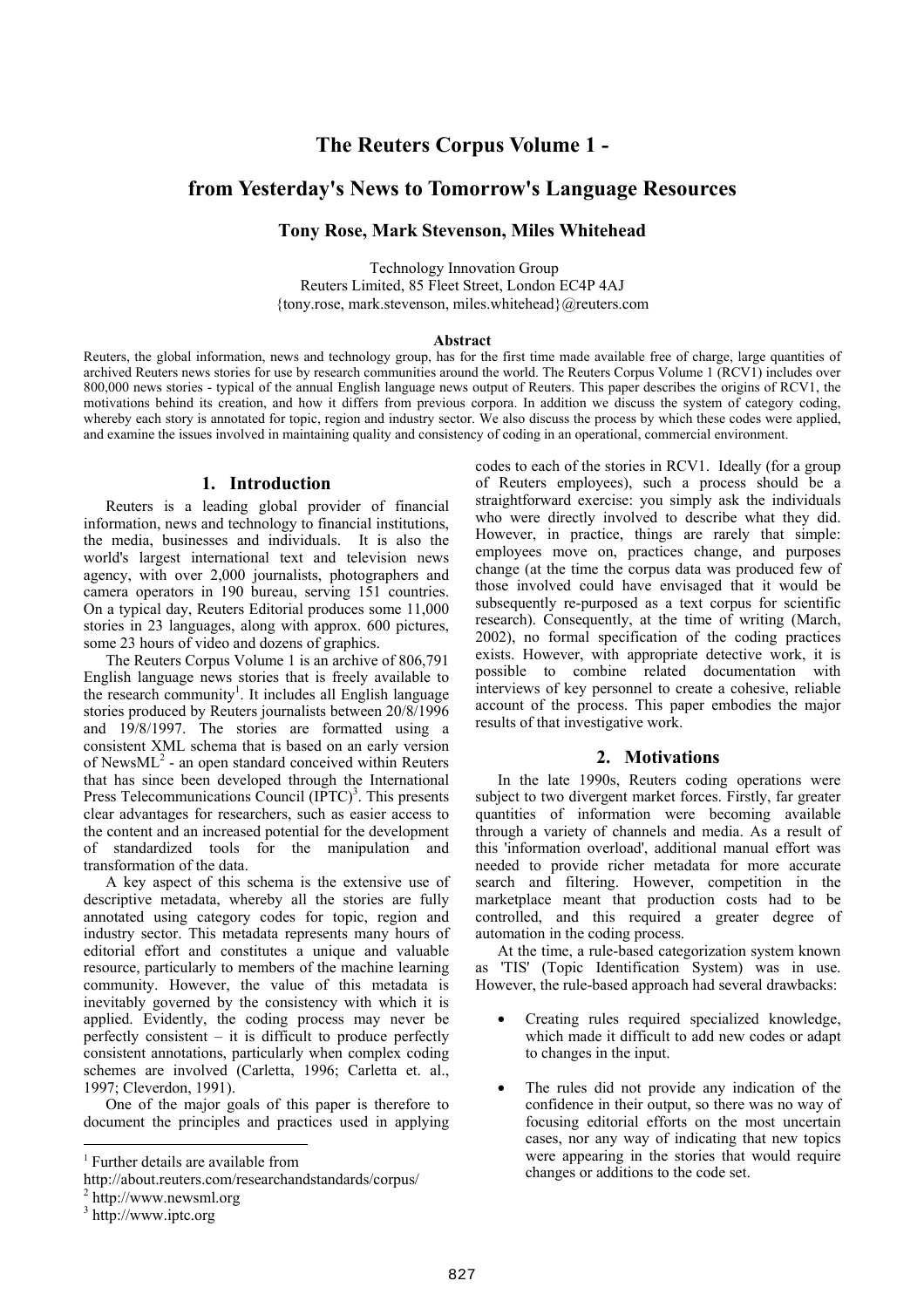These issues and a number of operational factors mitigated against the further development of TIS, and it was becoming clear that a totally new approach to categorization was required. It was also apparent that any new solution would have to take into account factors such as maintenance overheads, durability, and the ability to accommodate new topics appearing in the data. Nonetheless, the primary concern was still the ability to apply codes accurately, and to measure this the company needed a collection of suitable test data.

One solution, therefore, was to create a corpus of stories coded to some benchmark standard. This process would have involved pairs of editors independently applying codes to a common set of stories, and then identifying and discussing any inconsistencies that emerged. An iterative process would ensure that the coding practices eventually converged. Evidently, this process happened to a certain degree as part of the editors' everyday interaction, but not in such a way that any "benchmark stories" could be differentiated from the overall operational output.

Moreover, building a substantial benchmark corpus using this approach would have taken considerable time, and ultimately proved too labour-intensive for an operational environment. Nonetheless, it was clear that the company would benefit from having a large corpus of training data for future evaluations, so the construction of the Reuters Corpus began.

#### **3. RCV1 and previous corpora**

Interestingly, although RCV1 is the first "official" Reuters corpus, it is not the first time that Reuters news stories have been used for research. An earlier collection of stories, known as the "Reuters-21578" collection, has been available from a public web site for many years<sup>4</sup>. This corpus is an adaptation of the older "Reuters-22173" corpus that consisted of 22,173 Reuters newswire stories dated from 1987. Reuters-21578 has proved an extremely popular resource and has been used in numerous studies. Indeed, it is estimated that this corpus has provided data for over 100 published research papers, particularly in the fields of information retrieval, natural language processing and machine learning (eg. Joachims, 1998; Nigam, 1998; Yang, 1999). This is an indication of the value of such corpora and Reuters has since received many requests to provide further data for research purposes, but up to now we have generally been prevented from doing so due to legal/copyright restrictions. A further motivation behind the new Reuters Corpus was thus to provide a standardized collection, suitable for research purposes, with the minimum possible restrictions.

Despite its popularity, Reuters-21578 does have a number of significant disadvantages, particularly that of overall size (only 21,578 documents). By contrast, RCV1 is some 35 times larger. In addition, Reuters-21578 covered only a fraction of a year, with somewhat inconsistent coverage of that time period. By contrast, RCV1 covers a complete year of editorial output, allowing the investigation of temporal issues such as topic detection & tracking (Wayne, 2000), conflict prediction (Bond et al,

 $\overline{a}$ 

1997) or financial market forecasting (Giles et. al. 1997). In addition, RCV1 was created from a news archive product (i.e. a database) rather than a raw newswire feed, which helps to ensure consistency (since there should be fewer duplicates, corrections, brief alerts, etc.)

However, one advantage that the older collection does possess is that much effort has been applied in identifying suitable training/test splits for various applications, particularly those of text categorization and machine learning (e.g. Lewis, 1992). Work on the new Corpus is only just beginning in this respect, but it is hoped that much of what was learned with Reuters-21578 will be of value in future studies.

At the time of writing, the new Corpus has been supplied to 242 separate organisations, of which 120 are academic institutions and 110 commercial organisations (the remainder being government organisations, individuals, etc.). These are distributed across 40 different countries - with USA having the highest number of applicants (75) followed by the UK (43) and Germany (21). Interestingly, many of these early requests were generated almost entirely by word-of-mouth, before any formal publicity or promotion had taken place. Many of these early applicants were TREC participants, since the Reuters Corpus was the official dataset for the 2001 filtering track (Robertson and Callan, 2001).

#### **4. Coding the Reuters Corpus**

#### **4.1. The Coding Scheme**

All the stories in RCV1 have been coded for topic, region (geography) and industry sector. This coding scheme was designed to enable effective retrieval from database products such as Reuters Business Briefing (RBB). The stories cover a range of content typical of an international English language newswire, and can vary from a few hundred to several thousand words in length. The data is available on two CD-ROMs and has undergone a significant amount of verification and validation of the content (i.e. removal of duplicates and other spurious entries, normalisation of dateline & byline formats, addition of copyright statements, etc.). An example story is shown in Appendix A (with some truncation of the metadata to conserve space).

#### **4.1.1. Topic codes**

The topic codes represent the subject area(s) of the each story. They are organized into four hierarchical groups, with 4 top-level nodes: Corporate/Industrial (CCAT), Economics (ECAT), Government/Social (GCAT) and Markets (MCAT). The code set was designed originally around requirements of business information professionals, although this was broadened to include the needs of end users in large corporates, banks, financial services, consultancy, marketing, advertising and PR firms.

The file *topic\_codes.txt* on the RCV1 CD lists 126 codes. However, not all of these were used in the coding of the corpus. For example, there is a set of 11 codes labelled as 'current news', but these and the 2 codes marked as 'temporary' are unused in the corpus data. In addition, a further 10 codes (G11 to G14, plus GEDU and MEUR) also appear to be unused. Therefore, the total

<sup>4</sup> Currently available from:

http://www.daviddlewis.com/resources/testcollections/reut ers21578/index.html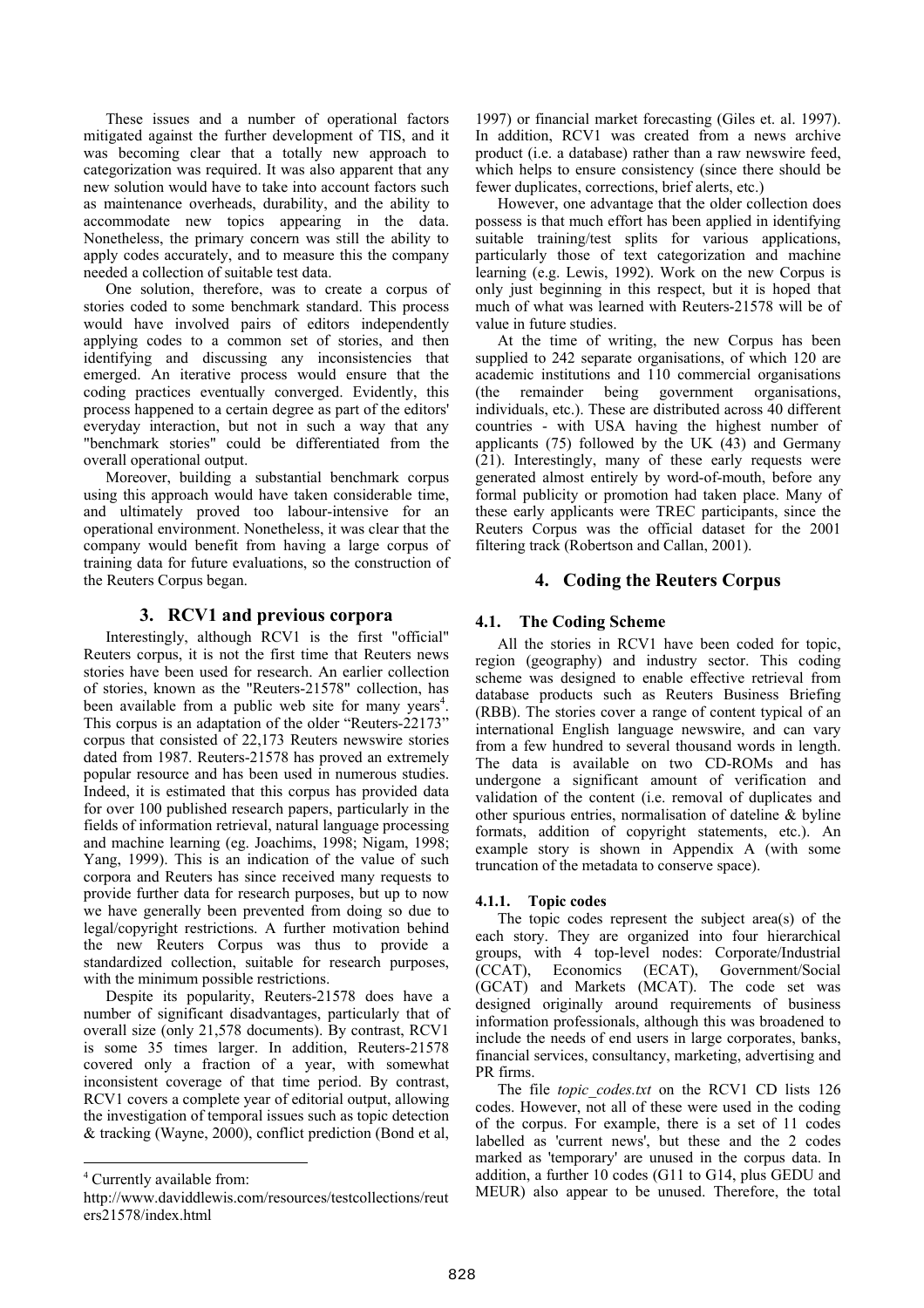number of codes actually assigned to the data is 126 - 11 -  $2 - 10 = 103$ .

Under each top-level node there is a hierarchy of codes, with the depth of each implied by the length of the code. For example, the Corporate/Industrial taxonomy is structured as follows:

CCAT (Corporate/Industrial)

 $\rightarrow$  C1

- C15 ('Performance')
- $\rightarrow$  C151 ('Accounts/Earnings')
- $\rightarrow$  C1511 ('Annual Results')

However, it should be noted that the nodes at the single-digit level (e.g. C1-C4, E1-E7, G1 and M1) never existed as operational codes, and were therefore never assigned to the data (even though their existence is implied by the hierarchy).

When the stories in RCV1 were coded, the principle was to apply the most specific (i.e. most granular) code that was relevant in each case. However, editors were free to assign any of the codes they felt appropriate (i.e. not just leaf nodes), so in practice they sometimes applied a high level code if none of the more granular codes was appropriate. In addition, there was a principle that at least one topic code and one region code should be assigned to each story. However, in practice there are 2,364 documents that have no topic codes, and a further 13 that have no region codes (a total of 2,377 documents, or 0.29% of the entire corpus). The authors are currently working with the RCV1 user community to provide an appropriate resolution for this (e.g. a script to automatically remove them from the collection).

Once each story had been coded, each individual topic code was automatically 'expanded', such that all its ancestors in the hierarchy would be added as well (e.g. in the example in Appendix A the code E11 requires ECAT to be added, and M11 and M12 require MCAT to be added).

#### **4.1.2. Industry codes**

The industry codes were used to indicate the different types of business or industry referred to by each story. There are 870 codes listed in the file *industry\_codes.txt*, and they are also arranged as a hierarchy, with the depth of each node implied by the length of the code. However, only the 6- or 8-character variations were intended to be assigned to stories, since the intermediate length codes (i.e. 2-5 characters) are simply the product of a legacy editing system. So for example, of the following codes, only the last (i.e. the 6 character version) is intended for assignment to documents:

I0 AGRICULTURE, FORESTRY AND FISHING I00 AGRICULTURE, FORESTRY AND FISHING I000 AGRICULTURE, FORESTRY AND FISHING I0000 AGRICULTURE, FORESTRY AND FISHING I00000 AGRICULTURE, FORESTRY AND FISHING

There were therefore only 376 such codes intended for actual use (ignoring the codes labelled TEMPORARY or DUMMY). As with topic codes, once each story had been coded, each individual code was automatically 'expanded', such that all its ancestors in the hierarchy would be added as well. However, the RCV1 data retains only the expansions of 8-character nodes to their 6-character ancestors, and no further. In addition, some 6,771 documents are missing even this degree of expansion (i.e. they possess an 8-character industry code but no 6 character ancestor). The authors are currently working with the RCV1 user community to provide an appropriate resolution for both of these issues (e.g. a script to automatically add the missing expansions).

#### **4.1.3. Region codes**

The region codes are used to indicate the geographical regions referred to in a story. They can be thought of as representing three groups:

- Countries (e.g. UK)
- Geographical groups (e.g. BENELUX)
- Economic groupings (e.g. GSEVEN)

However, there is no explicit hierarchical structure to the region codes, and hence (unlike the topic and industry codes) no automatic expansion was performed.

There are 366 region codes listed in the file *region\_codes.txt*. However, a further 3 have been found to appear in the corpus: CZ - CANAL ZONE (1 occurrence), CZECH - CZECHOSLOVAKIA (2 occurrences) and GDR - EAST GERMANY (1 occurrence). These codes were erroneously assigned and should be replaced by PANA (PANAMA), CZREP (CZECH REPUBLIC) and GFR (GERMANY) respectively.

## **4.2. The Coding Process**

During the years 1996 and 1997 Reuters produced just over 800,000 English language news stories per year. The process by which these were coded involved a combination of auto-categorization, manual editing, and manual correction. The coding team consisted of around a dozen people working full time (on shifts). The details of the process are as follows:

## **4.2.1. Auto-coding**

First, stories were passed through TIS (the rule based categorizer). TIS contained rules for the majority of the codes in the code set. However, it was believed that the application of certain codes would be difficult to automate completely - in particular, the codes 'GODD' (human interest) and 'GOBIT' (obituaries) were suspected as being beyond the capabilities of most machines. Consequently, no rules existed for these; they had to be applied manually.

In addition to these rules, a number of simple sourceprocessing heuristics were applied that attempted to map existing codes (such as those applied by Reuters Editorial when the story was first filed) to the equivalent codes in the RBB codeset. For example, a story with the Editorial code 'SPO' (Sport) would automatically receive the RBB code 'GSPO'. Similarly, there were heuristics based on other document metadata, e.g. if the slug line of an article contained the string "BC-PRESS DIGEST" then it would automatically receive the highest level General News code (GCAT).

## **4.2.2. Manual editing**

As outlined in Section 4.1.1, it was a principle of the coding process that each story should receive at least one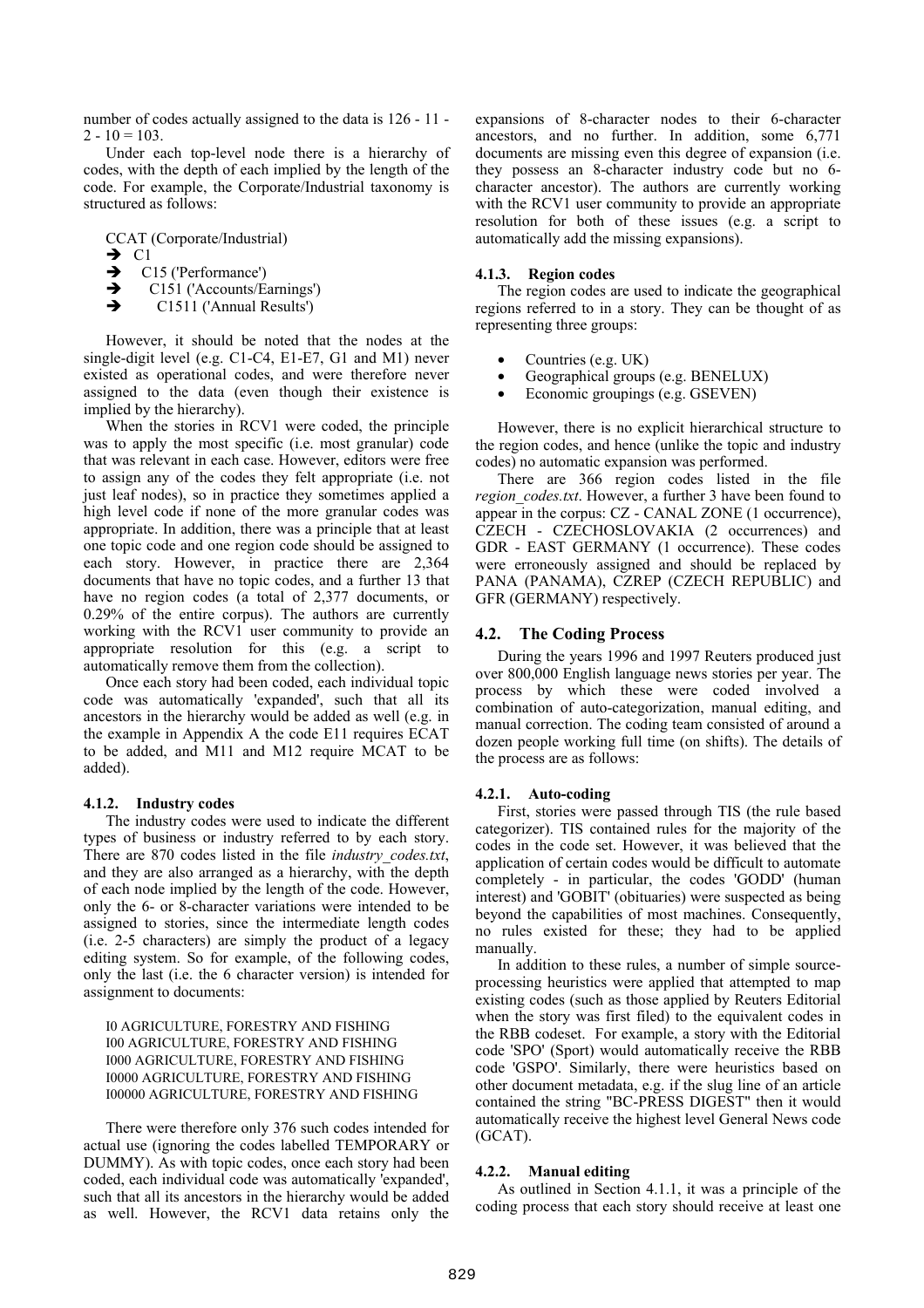region code and at least one topic code. Therefore, the next stage after the application of TIS was to check each story to see whether it satisfied this requirement. If so, the story was sent directly to a holding queue (see Section 4.2.3). If not, the story was sent to a human editor. This editor would then assign to the story all codes they felt were appropriate, ensuring that the story received at least one topic code and one region code. They were also free to delete or modify some of the automatically assigned codes. Once this manual editing was complete, the story was sent to the holding queue for final review.

#### **4.2.3. Manual Correction in the Holding Queue**

Every 6 hours the contents of holding queue were reviewed by a further editor, whose responsibility was to correct any outstanding coding errors. Finally, once this was complete and the stories had passed through the holding queue, they were batched up and loaded onto the RBB database in blocks.

#### **4.3. Coding Statistics**

Since all stories passed through the holding queue, it can be argued that every story in the collection was manually coded, in the sense of having the automated coding checked by at least one editor. Moreover, stories that violated any coding principle (e.g. those lacking at least one topic code and region code) were reviewed by at least two editors, the first of whom always added or changed at least one of the original TIS-assigned codes. This process of manual review represents a significant investment in the maintenance of data quality standards. In addition, further quality control procedures were applied, whereby each month a senior editor would take a sample of stories and assesses them for quality of coding, as well as language, punctuation, spelling etc. The outcome of this process was fed back into the system, and the editors notified of any errors.

Table 1 summarizes, for the year 1997, how many stories were manually edited and how many were manually corrected in the holding queue<sup>5</sup>. The middle line shows that a total of 505,720 stories went straight from TIS to the holding queue (bypassing the manual editing stage), and 334,975 of these (66.2%) were subsequently manually corrected. By contrast, the lower line shows that a total of 312,140 stories went from TIS via manual editing to the holding queue, but only 23,289 (13.4%) of these were subsequently corrected. It is possible that some of this difference could be attributed to the fact that the editors making manual corrections could see which stories had been auto-coded and which had been manually edited, but it nonetheless provides a significant degree of confidence in the degree of consistency between human editors.

|                               | Uncorrected | Corrected |
|-------------------------------|-------------|-----------|
| <i><u><b>Unedited</b></u></i> | 170.745     | 334.975   |
| Edited                        | 288.851     |           |

Table 1: Numbers of stories edited and/or corrected

 $\overline{a}$ 

## **5. Measuring inter-coder consistency**

A fundamental feature of many real-world categorization schemes is that the definition of codes can be inherently quite imprecise, and as such open to interpretation by the various individuals that apply them. Various studies have shown that there can be considerable variation in inter-indexer agreement for different data sets (Bruce and Weibe, 1998; Brants, 2000; Veronis, 1998). In Reuters case, each editor may have a slightly different understanding of the concepts to which each code refers, and this can lead to inconsistencies in their application. Clearly, it would be of great benefit if some quantitative measure of inter-coder consistency could be applied to the RCV1 data. Evidently, the ideal approach would be to compare each story against some benchmark standard, such as that discussed in Section 2. However, even in the absence of such a resource, it was still possible to measure two aspects of coding consistency, using metadata present in the original RBB source files (i.e. a superset of the data that eventually became RCV1).

When a human editor opens a story, the action is recorded by adding a flag to the 'COMPRO' field of the file. The first letter after the colon is used to indicate a correction (C) or an edit (E). Thus a COMPRO field containing the data 'ED:ETA' indicates a story that had first been through TIS (by default) and was then edited by an editor identified by the letters TA. Likewise, an article with the COMPRO field 'ED:ETA ED:CBY' indicates a story initially coded by TIS, then edited by editor TA and subsequently corrected in the holding queue by editor BY. It is assumed that the last editor shown (i.e. the last to make any changes) is responsible for the final coding of any given story.

One approximate measure of coding consistency is to calculate how frequently an individual editor's coding is corrected. Note that in this context *any* change to the coding of a story counts as a correction (rather than counting corrections on the basis of individual codes). Since editors were equally likely to be first or second to see a given story, the correction rate for a given editor can be calculated thus:

 $NE =$  Number of stories coded by a given editor

NF = Number of stories for which a given editor applies the final coding

 $NC =$  Number of times an editor is corrected by a second editor, i.e. NE – NF

Correction Rate  $C = (NC/NE) * 100$ 

The results are shown in Table 2, sorted by C. Note that this data refers to the original RBB source files, i.e. a superset of the data that eventually became RCV1. Editor E101 is TIS, which generally gets corrected around 77% of the time. Since TIS was never solely responsible for an article (i.e. every story was subsequently reviewed by at least one human editor), this was not considered unduly problematic. It should also be noted that editor E3 and was not an active BIP coder, and that editors E71, E73 and E91 were still undergoing training at the time and hence were expected to have higher correction rates.

Based on this data, the average correction rate for manual editors is 5.16%, i.e. slightly more than 1 in 20 stories. However, this figure is likely to be an upper bound

<sup>5</sup> Note that RCV1 contains stories spanning parts of 1996 and 1997, so the number of stories in the corpus is not the same as the number of stories in Table 1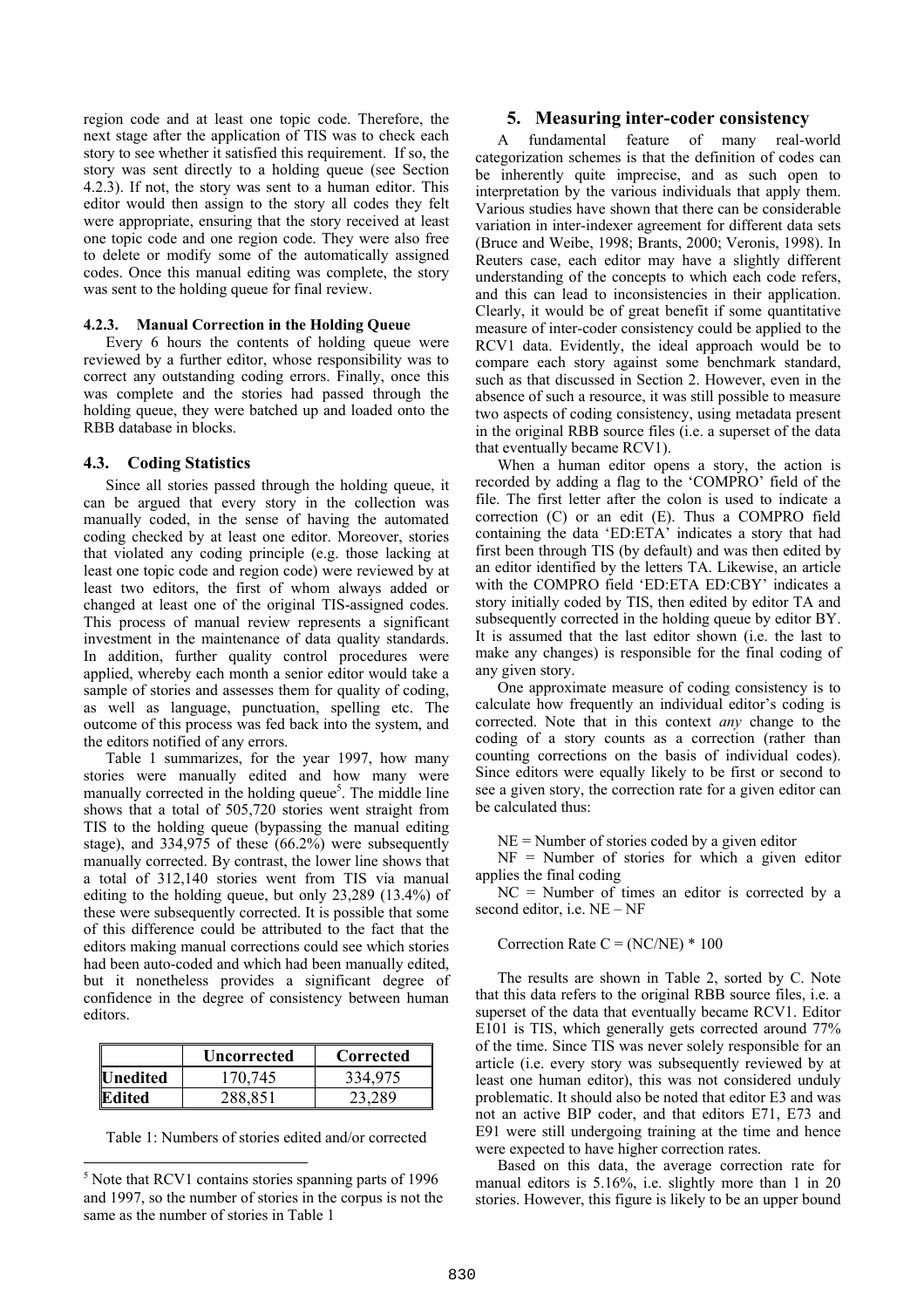on the true error rates, since some coders were known to open stories when checking them rather than just viewing the stories, which would mean that their initials would be added to the story and flagged as a correction when in fact no changes took place.

| <b>EDITOR</b>   | <b>NE</b> | NF     | NC     | $\mathbf C$ |
|-----------------|-----------|--------|--------|-------------|
| E101            | 806804    | 182782 | 624022 | 77.35       |
| E3              | 153       | 120    | 33     | 21.57       |
| E73             | 6384      | 5183   | 1201   | 18.81       |
| E91             | 4602      | 3744   | 858    | 18.64       |
| E71             | 13653     | 11995  | 1658   | 12.14       |
| E13             | 36605     | 33636  | 2969   | 8.11        |
| E4              | 51686     | 48211  | 3475   | 6.72        |
| E9              | 20608     | 19241  | 1367   | 6.63        |
| E1              | 47559     | 44721  | 2838   | 5.97        |
| E2              | 53811     | 50648  | 3163   | 5.88        |
| E7              | 62179     | 58840  | 3339   | 5.37        |
| E <sub>24</sub> | 46869     | 44605  | 2264   | 4.83        |
| E6              | 45247     | 43086  | 2161   | 4.78        |
| E <sub>0</sub>  | 55030     | 52473  | 2557   | 4.65        |
| E15             | 53749     | 51408  | 2341   | 4.36        |
| E20             | 32266     | 30883  | 1383   | 4.29        |
| E8              | 43290     | 41440  | 1850   | 4.27        |
| E5              | 42154     | 40615  | 1539   | 3.65        |
| E11             | 44039     | 42784  | 1255   | 2.85        |

Table 2: Correction rates for each editor

A second measure of consistency is to compare the distribution of codes applied by each editor, in order to find any evidence of systematic bias. Since all editors were equally likely to code a given story (i.e. they coded all types of story rather than specializing in a particular area), a simple way to measure this is to count the number of stories to which a given editor applied the final coding (call this N), then count the number of times each code appears on those stories, then divide each code count by N.

Once we have calculated the frequency distributions, we can then measure the consistency between the editors by comparing each editor against the mean of all the others in the group. For example, if there were ten editors, then E1's distribution would be compared with the average of distributions E2 to E9, etc. Consistency may then be measured using a simple rank correlation, which produces a value of +1 for perfect consistency and -1 for complete inconsistency (Manning and Schutze, 1999).

The results are shown in Table 3, sorted by correlation. Whilst it is difficult to identify an ideal a-priori value for consistency, the relative degrees of correlation are nonetheless revealing. The mean correlation across all 19 coders is 0.986 and their standard deviation is extremely low at 0.018. It is clear that editor E3, who was not an active BIP coder, has the lowest correlation. The next lowest is TIS (editor 101), although even for this the correlation is still within 0.95 of the group average. The third lowest is editor E73, who was one of those undergoing training at the time.

However, it should be noted that the measures applied here remain somewhat approximate, in that they do not consider the potentially important differences in coding that would appear if we were to compare different editors' choices for an individual story. Nonetheless, it does provide an interesting further insight into the consistency of the RCV1 coding procedures.

| <b>EDITOR</b>   | <b>CORRELATION</b> |
|-----------------|--------------------|
| E3              | 0.922              |
| E101            | 0.955              |
| E73             | 0.973              |
| E9              | 0.985              |
| E11             | 0.986              |
| E15             | 0.989              |
| E71             | 0.989              |
| E91             | 0.989              |
| E <sub>13</sub> | 0.990              |
| E1              | 0.992              |
| E <sub>5</sub>  | 0.992              |
| E8              | 0.992              |
| E <sub>0</sub>  | 0.993              |
| E <sub>20</sub> | 0.993              |
| E2              | 0.995              |
| E7              | 0.996              |
| E24             | 0.996              |
| E4              | 0.997              |
| E6              | 0.997              |

| Table 3: Correlation rates for each editor |  |  |  |  |  |  |  |  |
|--------------------------------------------|--|--|--|--|--|--|--|--|
|--------------------------------------------|--|--|--|--|--|--|--|--|

#### **6. Conclusion**

This paper has described the Reuters Corpus (RCV1), and has attempted to outline some of the ways in which it represents an improvement over previous corpora such as Reuters-21578. We have described the RCV1 category codes in considerable detail, and have outlined the process by which these codes were applied to the corpus data. In addition, we have described the background to the creation of RCV1 and the business motivations behind its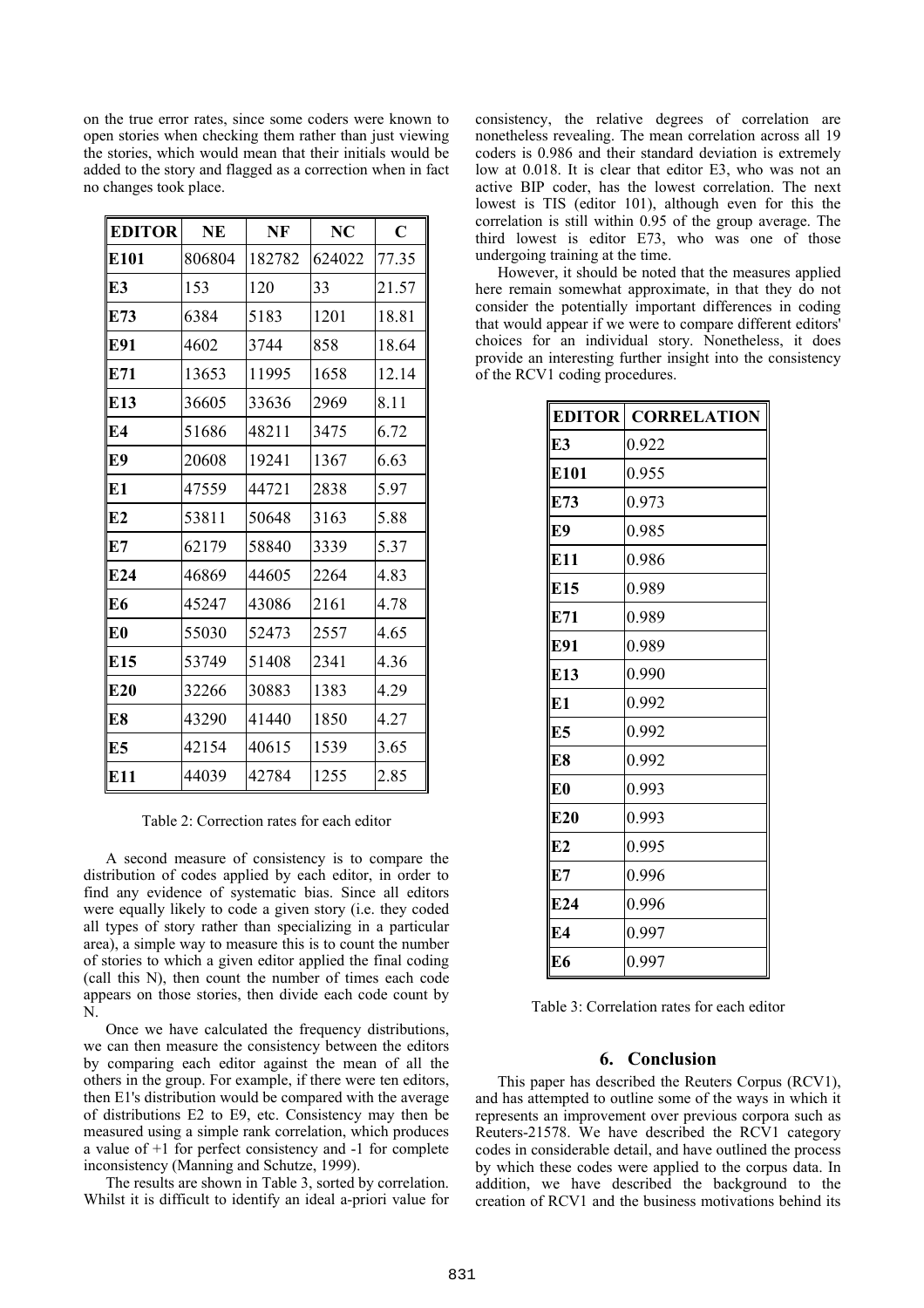release. Moreover, we have attempted to measure the degree of inter-coder agreement of the RCV1 data, and have presented two approximate measures that suggest a high degree of coding consistency.

However, the approach to coding embodied in RCV1, based on TIS and manual correction, has since been superseded. Reuters has since moved on to adopt statistical categorization techniques, in which the rules are induced from large amounts of training data, and an inbuilt feedback loop is used to initiate the involvement of human editors and analysis tools to decide when new training data or topic codes are required.

Reuters is currently considering the possibility of releasing other volumes of data. In particular, we hope to be able to compile a multi-lingual corpus, containing non-English language stories from the same period as RCV1. This would constitute a comparable corpus that would hopefully be of use in the development of multi-lingual applications such as machine translation systems and cross-language information retrieval systems. In the longer term, we plan to investigate the possibility of providing corpora based on non-text media, such as an image corpus or a news corpus composed of composite stories (i.e. text and associated images). Evidently, photographic images do not decrease in value in the same way as textual news stories, so the commercial implications of such an initiative are likely to be somewhat more involved. In this respect, we actively encourage suggestions from the research community regarding the type of corpora that would most effectively serve their current and future needs.

## **7. References**

Bond, D., Jenkins, J., Taylor, C. and Schock, K 1997. Mapping Mass Political Conflict and Civil Society: Issues and Prospects for the Automated Development of Event Data. *Journal of Conflict Resolution*, 41,4:553-579.

Brants, T., 2000. Inter-annotator Agreement for a German Newspaper Corpus. *Proceedings of Language Resources and Evaluation Conference 2000*, Athens, Greece.

Bruce, R. and Weibe, J., 1998. Word Sense Distinguishability and Inter-coder Agreement. *Proceedings of the 3rd Conference on Empirical Methods in Natural Language Processing (EMNLP-98)*, Granada, Spain.

Carletta, J., 1996. "Assessing Agreement on classification tasks: the kappa statistic" *Computational Linguistics* 22,2:249-254.

Carletta, J., Isard, A., Isard, S., Kowtko, J., Doherty-Sneddon, G., and Anderson, A., 1997. The Reliability of a Dialogue Structure Coding Scheme. *Computational Linguistics* 23(1), 13-31.

Cleverdon, C. 1991. The Significance of the Cranfield Tests of Index Languages. *Proceedings of the 14th Annual International ACM SIGIR Conference on Research and Development in Information Retrieval*, 3- 12.

Giles, C., Lawrence, S. and Tsoi, A. 1997. Rule Inference for Financial Prediction using Recurrent Neural Networks. *Proceedings of the IEEE/IAFE Conference on Computational Intelligence for Financial Engineering*, Piscataway, NJ.

Joachims, T., 1998. Text Categorization with Support Vector Machines: Learning with Many Relevant Features. *Proceedings of the ECML-98, 10th European Conference on Machine Learning*, Chemintz, Germany.

Lewis, D., 1992. An evaluation of phrasal and clustered representations on a text categorization task. *Proceedings of the Fifteenth Annual International ACM SIGIR Conference on Research and Development in Information Retrieval*, pages 37-50, 1992.

Manning, C. and Schutze, H, 1999. *Foundations of Statistical Language Processing*. MIT Press, Cambridge, MA.

Nigam, K., 1998. Learning to Classify Text form Labelled and Unlabelled Documents. *Proceedings of AAAI-98, 15th Conference of the American Association for Artificial Intelligence,* Menlo Park, CA.

Roberson, S. and Callan, J., 2001. Guidelines for the TREC-2001 Filtering Track – Version 1.0 http://trec.nist.gov/data/t10\_filtering/T10filter\_guide.htm

Veronis, J., 1998. A Study of Polysemy Judgements and inter-annotator agreement. *Programme and Advanced Papers of the Senseval workshop,* Herstmonceux Castle, England.

Wayne, C. 2000. Multilingual Topic Detection and Tracking: Successful Research Enabled by Corpora and Evaluation. *Proceedings of Language Resources and Evaluation Conference (LREC) 2000*, 1487-1494.

Yang, Y., 1999. An Evaluation of Statistical Approaches to Text Categorization. *Information Retrieval,* 1(1/2):67-88.

# **8. Acknowledgements**

This paper owes much to the work of Chris Harris, who performed the original analysis of the inter-coder consistency described in Section 5.

This paper has also benefited greatly from discussions with Dave Lewis, whose unfeasibly large appetite for detail on RCV1 never ceases to amaze us. We are also grateful for the input and efforts of other Reuters personnel (past and present), notably Trevor Bartlett, Dave Beck, Chris Porter, Jo Rabin, Richard Willis and Andrew Young.